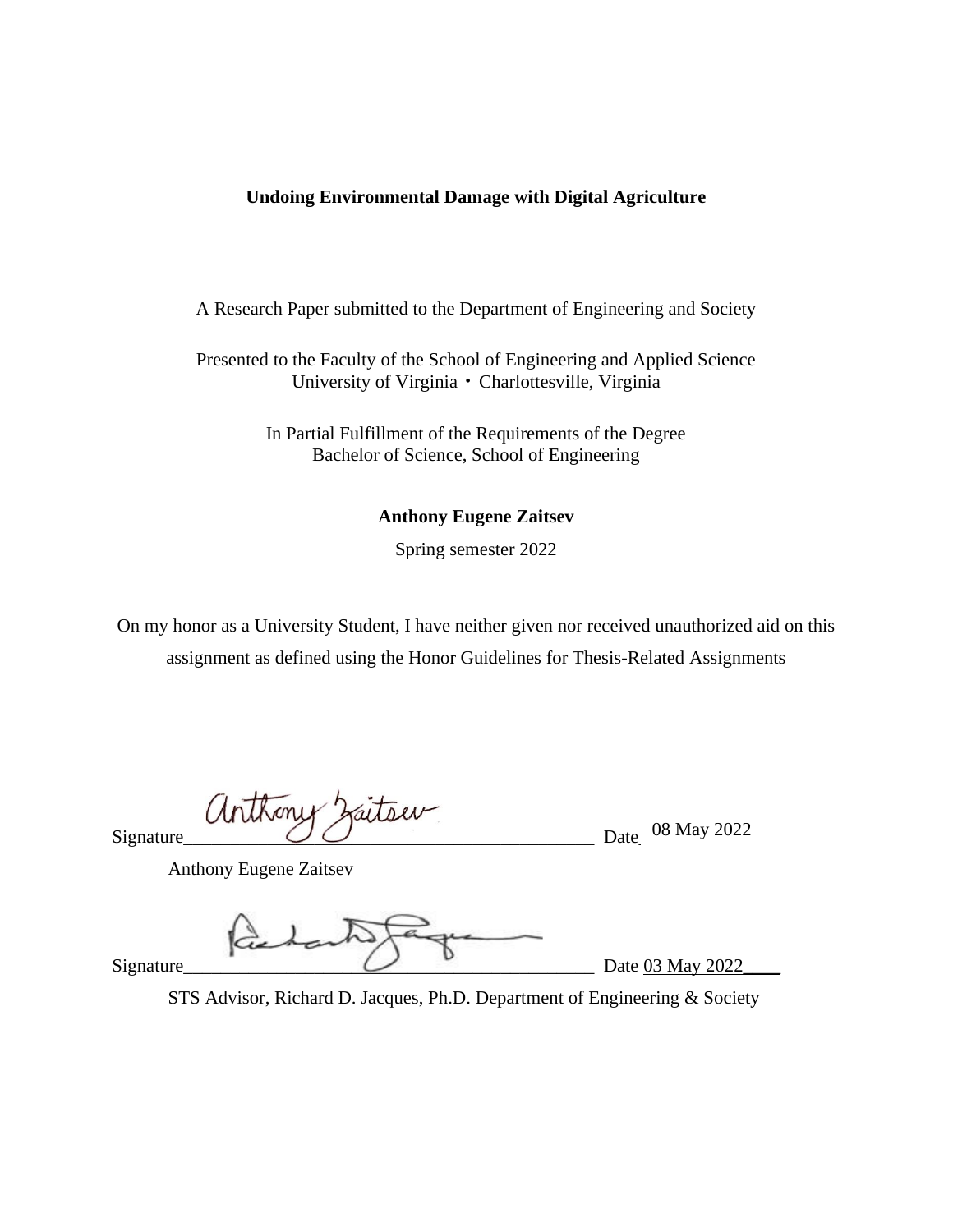#### **Introduction**

The globe is on the brink of another agricultural revolution. The previous agricultural revolution, the Green Revolution of the 1960–1970 s, laid the groundwork for applying newly discovered knowledge in science and chemistry to increase crop output. The science-first approach to farming led the world to the conventional practices used in the modern era of agriculture: the widespread use of nitrogen and phosphate fertilizers, deforestation, and the rise of ultracorporatization of food production. These practices initially saw waves of success – higher crop yield, shorter growth duration, and lower food prices all led to a global scale adoption of green revolution practices (John et al., 2001). Interestingly, though, farmers today are beginning to face new problems. Tighter profit margins and lower crop yield. The initial response was to follow convention; pump more fertilizer, increase irrigation, and pressure the land to push out every bit of potential growth year-round. But the trend is only continuing; our land continues to produce weaker crops and farmers are seeing fewer returns. The chemistry and scientific discoveries of the 20<sup>th</sup> century have come to their limits. Modern research is unveiling that the challenges our farmers now face are only a symptom of much deeper issues. Agricultural pollution and soil degradation can be contributed exclusively to the practices we adopted during the green revolution and the consequences will be faced by the entire world.

The failures of conventional farming techniques have pushed the world toward a new agricultural revolution. To deal with the blowback of the world's old practices, farmers are turning their backs to over-cultivation and excess chemical usage and are now looking toward engineers to develop analytical solutions to solve the world's agricultural problems. Titled the Digital Agricultural Revolution, the coming wave of agricultural technology is centered around diligently tracking resource usage, collecting data, and using models to optimize harvests most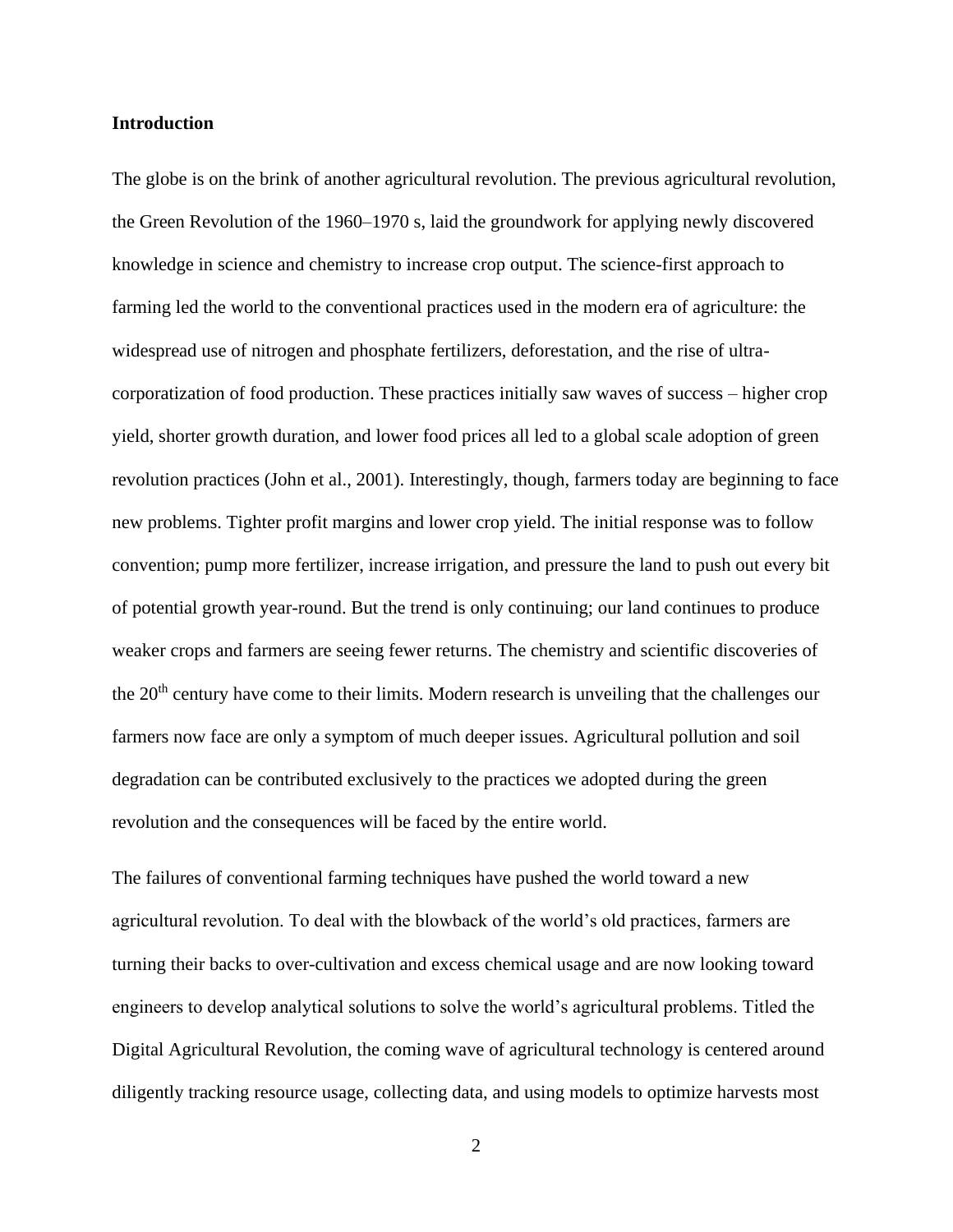efficiently. The following three primary drivers enable the Digital Revolution: the availability of robotics and sensor technology, data analytics with artificial intelligence, and blockchain tech. These forces add new levels of precision to change the way farmers produce and sell their food. Higher precision results in less pollution, higher yield, and less waste. With the rise in the human population, it is estimated that the world must produce 60% more food to feed the projected 9.3 billion humans by 2050 (United Nations, n.d.). Now more than ever, is imperative that the agricultural industry adopt digital farming practices. Agricultural leaders must focus their efforts on working closely with engineers to continue to develop technology that will lead to a future of sustainable food production.

### **The Price of the Green Revolution**

The green revolution has standardized practices that resulted in negative long-term contributions to food production by polluting the environment and degrading agricultural soil. Agricultural pollution is the contamination of the environment and surrounding ecosystems by biotic and abiotic byproducts resulting from farming practices. Land and resource management decisions can greatly affect the pollution of farmlands and the surrounding environment (Lindwall, 2019). The use of chemical fertilizers for raising crops was once the solution to increasing food production but has since cost the damage to surrounding environments and health risks to humans.

Nitrogen is a key component in plant growth, thus nitrogen-containing fertilizers have been applied in heavy quantities by farmers. But crops use only about 50% of the nitrogen from fertilizers (Hirel et al., 2011). The remaining nitrogen is washed out of the soil as run-off and ends up in surrounding waterways where it contaminates drinking water and fuels unwanted growth of microorganisms, algae, and plants. For aquatic ecosystems, this biological growth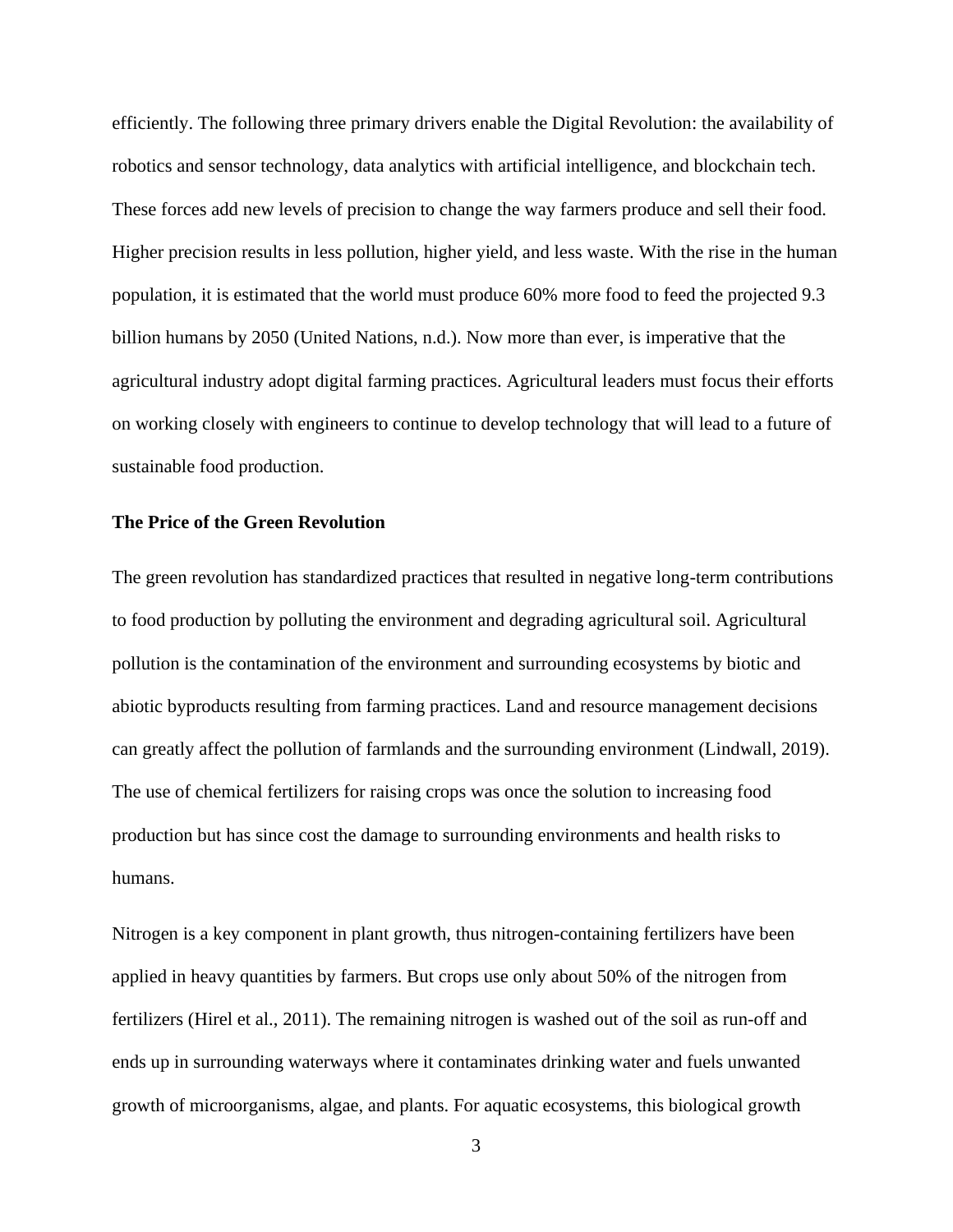consumes abnormal amounts of dissolved oxygen, leaving behind dead zones where other aquatic species cannot thrive. Unwanted blooms also release toxins into the atmosphere. Nitrous oxide is a greenhouse gas with a warming potential three hundred times that of carbon dioxide; it is a gaseous byproduct formed by certain microorganisms' consumption of nitrogen from fertilizers. Nitrogen runoff also poses severe health risks to humans. The National Institutes of Health claims that "excessive nitrogen is linked to cancers, reproductive impacts, hypothyroidism, and methemoglobinemia" (Lenox, 2021).

One of the greatest dangers conventional farming poses to humans, however, is the blow back being experienced from polluting the soil. Soil degradation is a form of agricultural pollution characterized by the decline in soil fertility and soil structure due to changes in the physical, chemical, and biological quality of soil. Deforestation, intensive cultivation, and over usage of chemical fertilizers can all result in soil degradation (Begum, 2021). Degraded soil lacks the nutrients, water, and biodiversity that naturally exist in the environment. The consequences are pertinent to food production – degraded soil either produces inferior quality crops or does not yield crops at all. For humans, this could mean a future of wide-spread malnourishment and starvation. A report by the United Nations University estimates that 52% of the world's agricultural land is considered moderately or severely degraded (ScienceDaily, 2015). Our species will not be able to meet food production goals without restoring the degraded land and protecting our current agricultural land. An increased presence of technology to monitor, track, and facilitate food production is the best path to sustainability and increases yields.

#### **Smart Agriculture**

The digital agriculture revolution leverages smart technology to optimize crop efficiency by being as precise as possible with resource usage. The biggest technological force behind the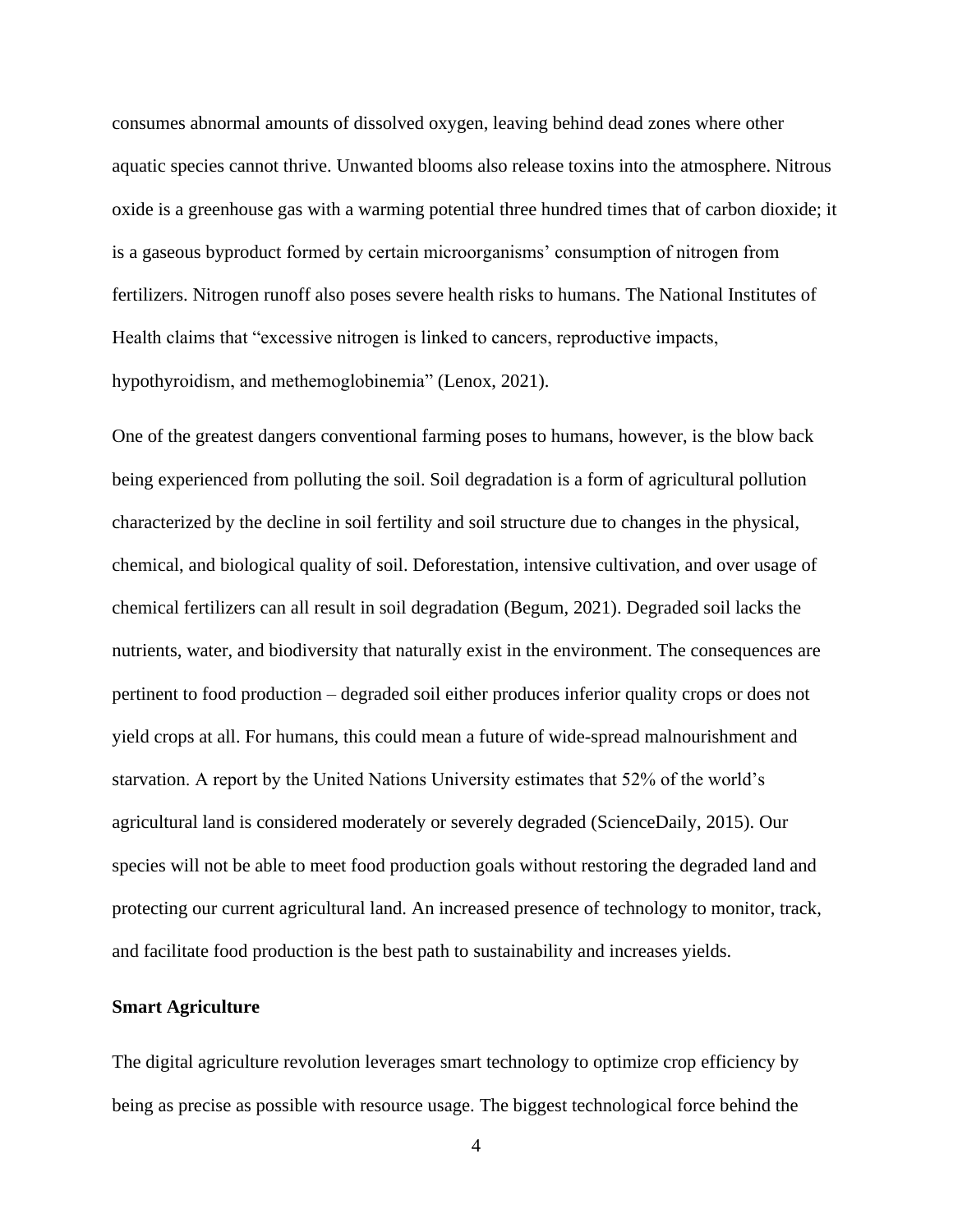newly deployed smart farming products is the technology of the Internet of Things (IoT). IoT refers to a system of interconnected devices embedded with sensors and software that work together to collect data and communicate in real-time. Farmers are employing a myriad of connected devices to monitor their land and perform large-scale analysis. Soil sensors are among the most popular options – a network of sensors can be deployed on a field to monitor key soil nutrients, crop health, and other important metrics. IoT has the power to be a platform for communicating across multiple devices so a single technology is rarely used. Drones have increased in popularity in agriculture as a tool for monitoring crops and even delivering fertilizers, pesticides, etc. using imaging and computer vision.

The real power held by IoT is the capability for automated analysis with Artificial Intelligence (AI). AIs are being built to conglomerate the data to build an action plan that the farmers can respond with. The large amount of data allows for highly precise recommendations to be made, such as localized treatment of crops. Previously, farmers would indiscriminately lay down fertilizers, pesticides, irrigation, etc., which of course would cost resources and resulted in environmental pollution. The technology deployed today, however, uses models to specify the exact location in need of treatment and even specifically the types and quantities of treatment based on the current sensor readings. Current simulation models can take the information provided by the sensors and climate data and provide the exact inputs needed for the field to produce the desired crop yields, such as maximized profit (Gundersen, 2022). This impact reduces cost, decreases harmful pollution caused by over-treatment, as well as prevents over production that could lead to waste.

The usefulness of IoT in agriculture is already being realized, and it is only expected to grow. In 2021, the agricultural IoT market was worth 11.4 billion USD, and is predicted to be worth 18.1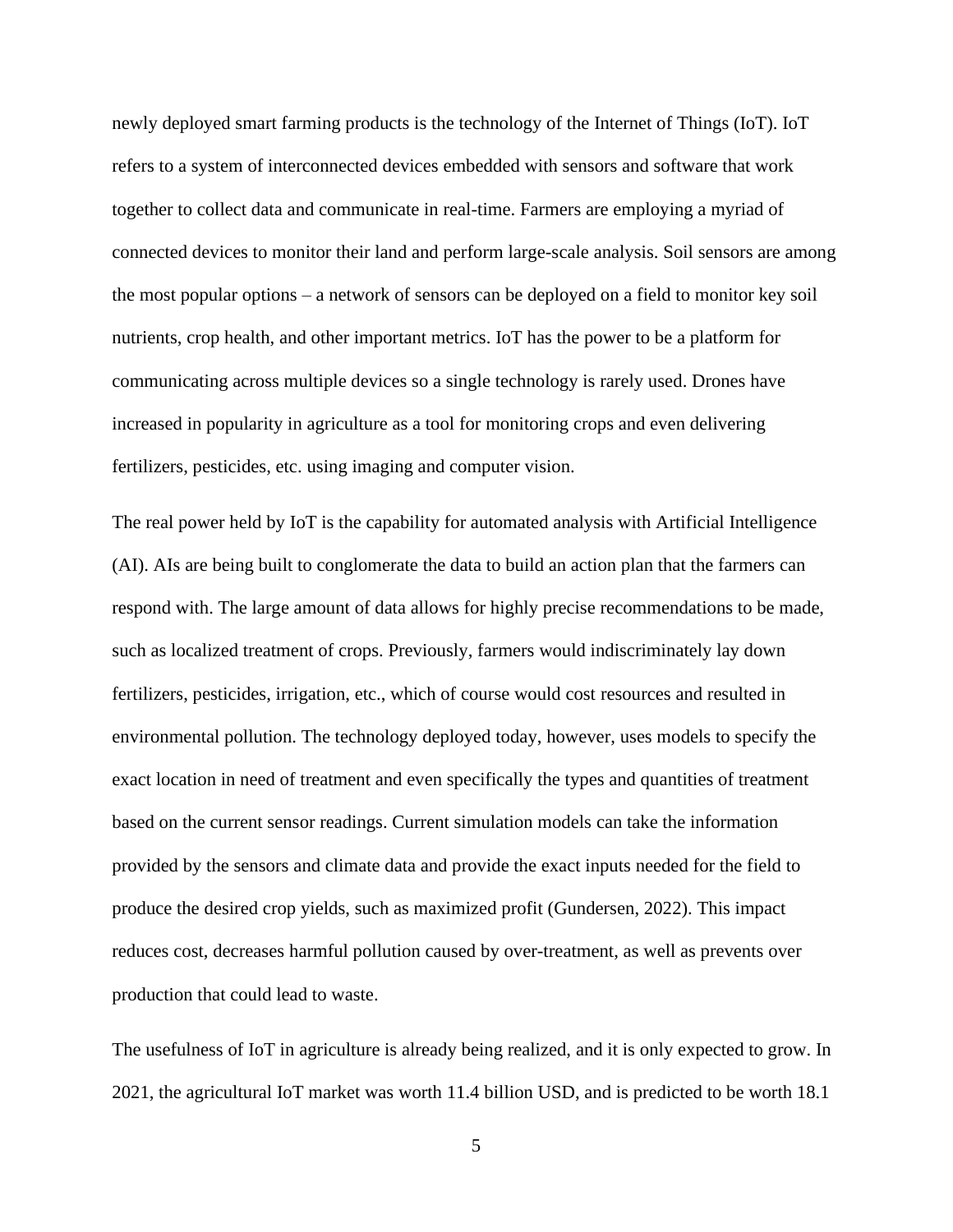billion by 2026 (Market Research Firm, 2021). This expected growth of IoT farming is warranted because its effectiveness is already being proven. A study in Thailand explored the effectiveness of three different rice patty cultivating techniques to measure the water usage and rice production. After normalizing the water consumption based on the rice output, it was discovered that the IoT-based approach was 40.29% and 29.22% more efficient compared to the other two methods (Laphatphakkhanut et al., 2021). It is clear that IoT devices are benefitting farming by producing a higher crop yield for lower resource cost. Farming at a higher efficiency means an overall reduction in the harmful products that have been going into the soil while simultaneously increasing food production for the growing demand.

#### **Blockchain in Farming**

Blockchain has evolved to be used for more than just cryptocurrency. It has the power to provide traceability in food production, which helps farmers seek demand, helps protect consumers, and helps reduce food waste. Blockchain is a decentralized database that allows for traceable and transparent transactions. Rather than being held by a centralized owner, blockchains are stored identically by many nodes across an entire network. In agriculture, this means that data about an item of food can be traced by anyone. This including tracing the transactions food takes before reaching the consumer and even connecting a food product's growth information such as location and crop health. For consumers, this provides a brand-new level of transparency. Consumers will be able to make choices based on their purchasing preferences, which has the potential to push the market in a direction of producing crops with safer and more sustainable methods. For farmers, however, a mass-transparent view of food transactions gives farmers precise knowledge of food demand. This allows farmers to better plan their harvests to minimize wasted food that goes unpurchased. Less wasted food of course means fewer wasted resources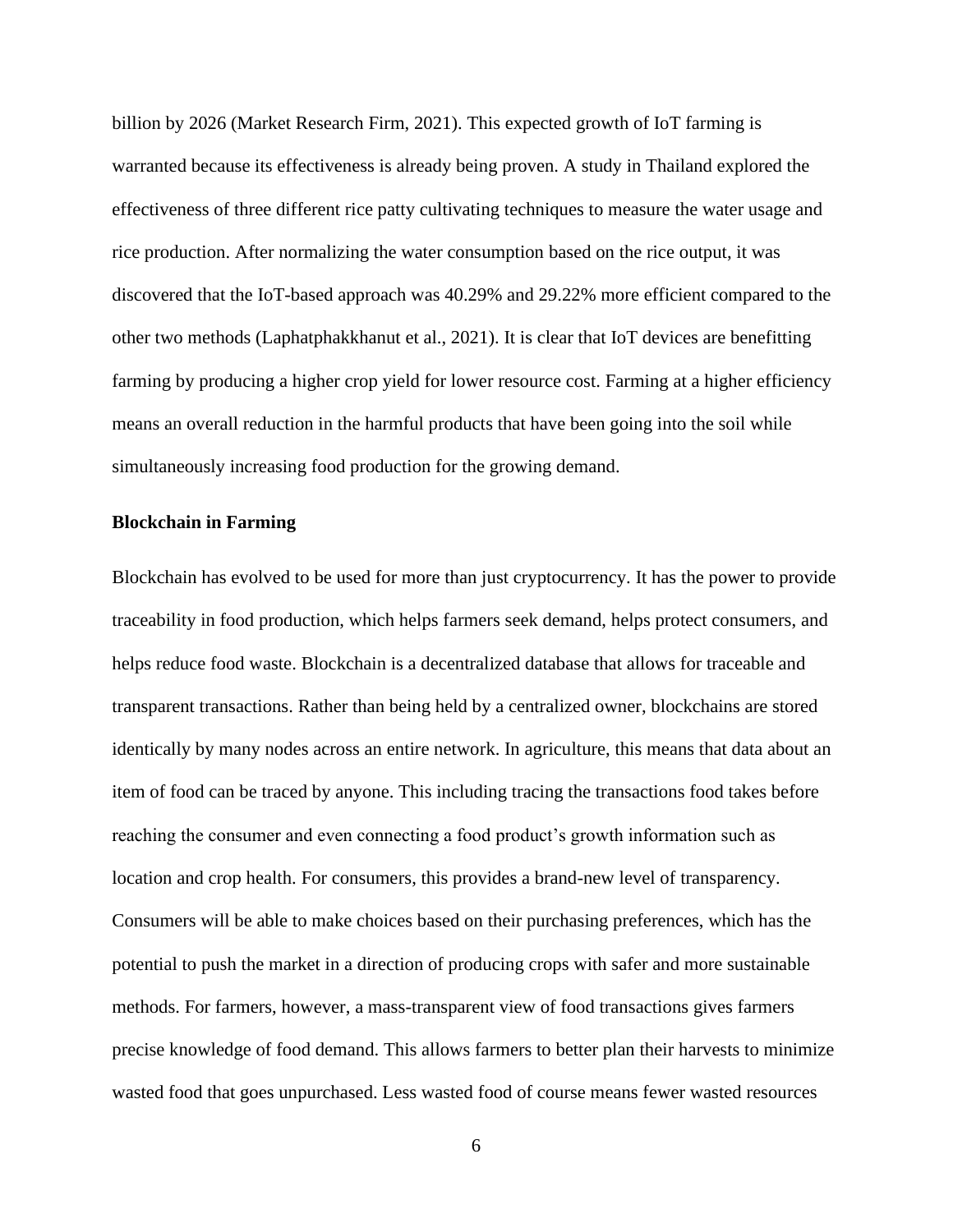going into producing that food. Blockchain is another tool in the digital agriculture revolution that will further disrupt the harmful practices to the environment and help get more food to consumers.

#### **Profit Over Conservation**

Just as the promise of profit had driven the harmful practices of the green revolution to run rampant, there is always the potential for the digital revolution to establish new methods of harm. The fundamental schism between conservationists and farmers is that the most profitable methods of farming do not always align with the most sustainable practices. The issue though, is that the new agricultural models used to predict crop growth can be highly tuned to maximize profit at the expense of sustainability. AI is an unexplored frontier in agriculture, the technology has not yet had the time to fully mature. An AI could propose a suggestion that it recognizes as beneficial to profit but could cause more harm to the environment. Therefore, it is important to always keep farmers and sustainability experts in the loop of the design process. Engineers building tech for the digital revolution should not lose sight of why this agricultural revolution is necessary in the first place and should therefore always be looking through the lens of a sustainability first approach.

## **Power Dynamics of Digital Agriculture**

A benefit of increasing the use of technological equipment in farming is the interest brought to agriculture by new investors previously not engaged in the industry. Large tech companies, such as IBM, have begun investing capital into farmers now that they have some expertise on the matter. However, the farms that stand the most to gain from investments by tech firms are the big farms. Large farms will attract investors more than small farms because they already have the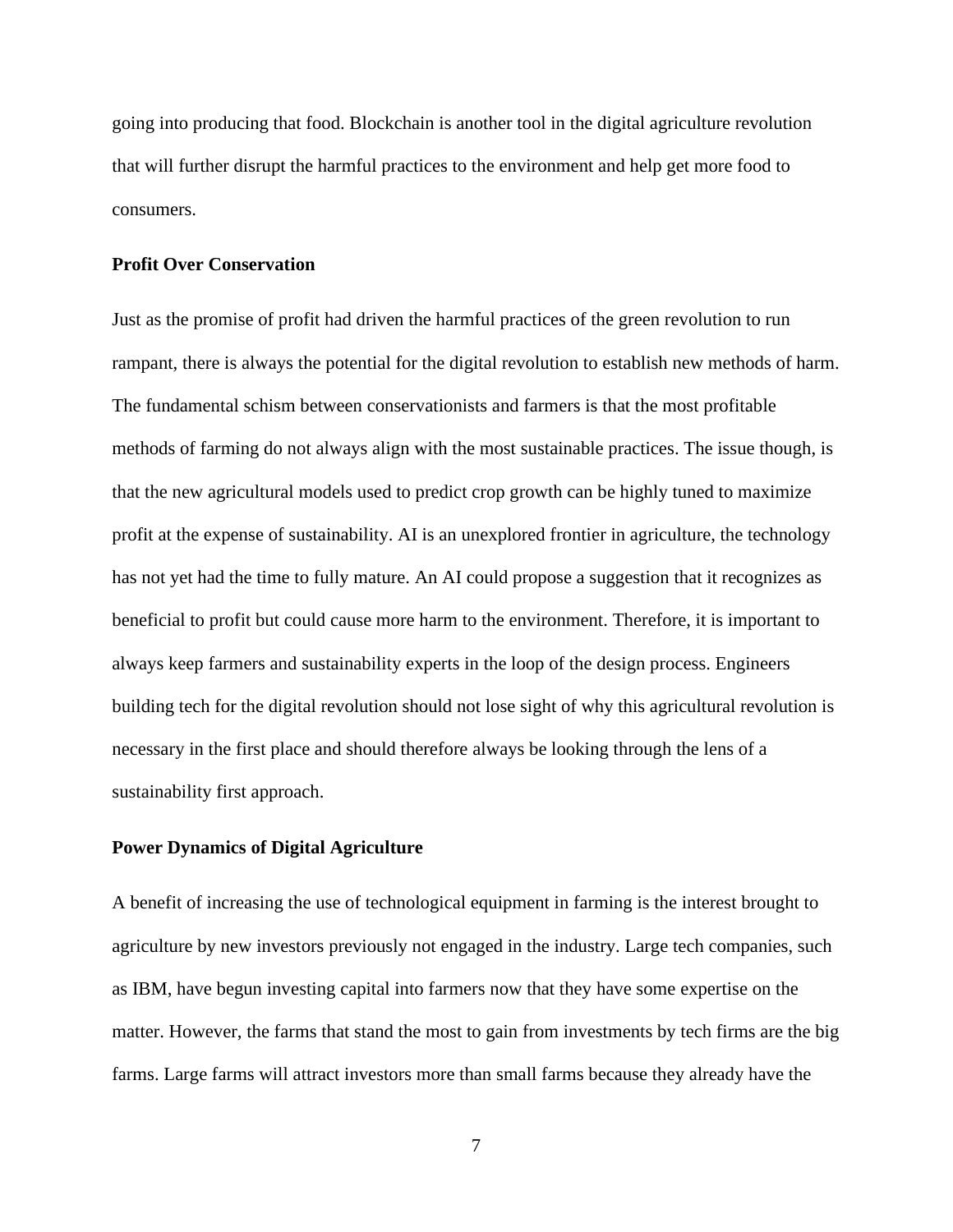capital to deal with the overhauls brought by the digital revolution. Large-scale farms have the manpower to instate smart devices into their farming, as well as more equipment that helps them take most advantage of digital farming. Furthermore, many small farms in rural communities lack high-speed internet access, which is crucial for connecting a plethora of IoT devices. Small farmers who cannot figure out the recent technology or do not have the resources to take advantage of digital agriculture face threat from the larger agricultural giants who might leave them behind. For those focused on sustainability, this issue presents a conflict of interest. While digital technology has the benefit of pushing large farms to reduce harm in their methods, it has the power to punish small farms, many of which have already been practicing sustainable or organic farming for years. The digital revolution will not reach its full potential unless small farmers also receive investment.

#### **Conclusion**

The world must change its perspective to recognize that sustainability is a means to long-term profit to meet the food needs of a growing human population. Sustaining the earth's ecosystem prevents damage to agricultural land, which in turn allows more food to be produced. Minimizing the chemicals that are pumped into the soil, namely, nitrogen and phosphate fertilizers, will reduce harm two-fold. Not only will the pollution from agricultural runoff decrease, but also agriculture will face less blow-back from harming the soil's natural ecosystem. The technologies of the digital revolution will have significant leverage on harm reduction to the ecosystem. Deploying the tools of precision agriculture will allow farmers to better control what goes in and what comes out of their land. While being more efficient with agricultural resources is clearly beneficial from a financial perspective in the immediate present, hopefully industry experts carry this sentiment and see that long-term sustainability is also in their financial interest.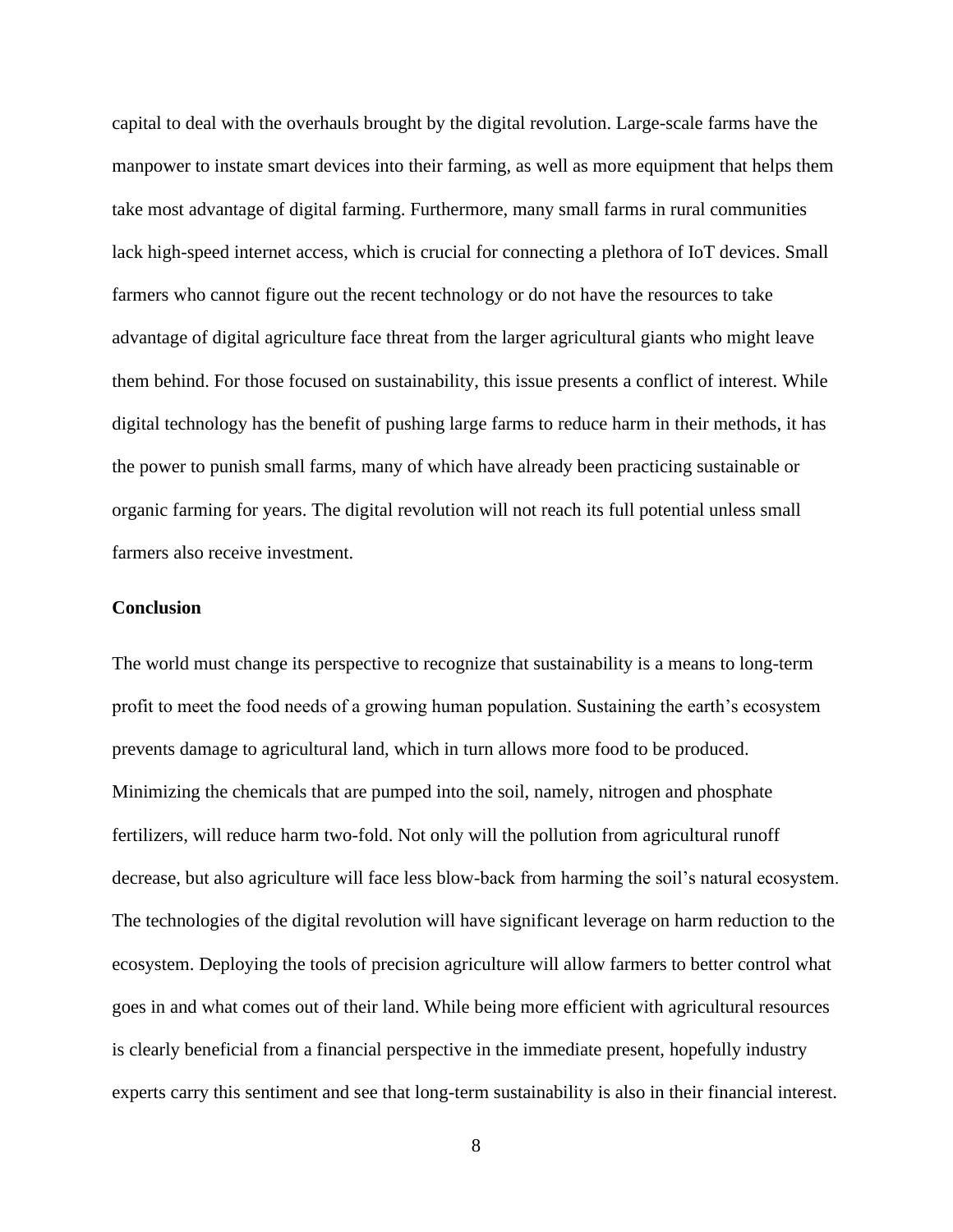Just like any major historical upheaval, the digital revolution will become exactly what engineers make of it. If approached from the lens of sustainability, this agricultural revolution can start undoing the wrongs of the green agricultural revolution.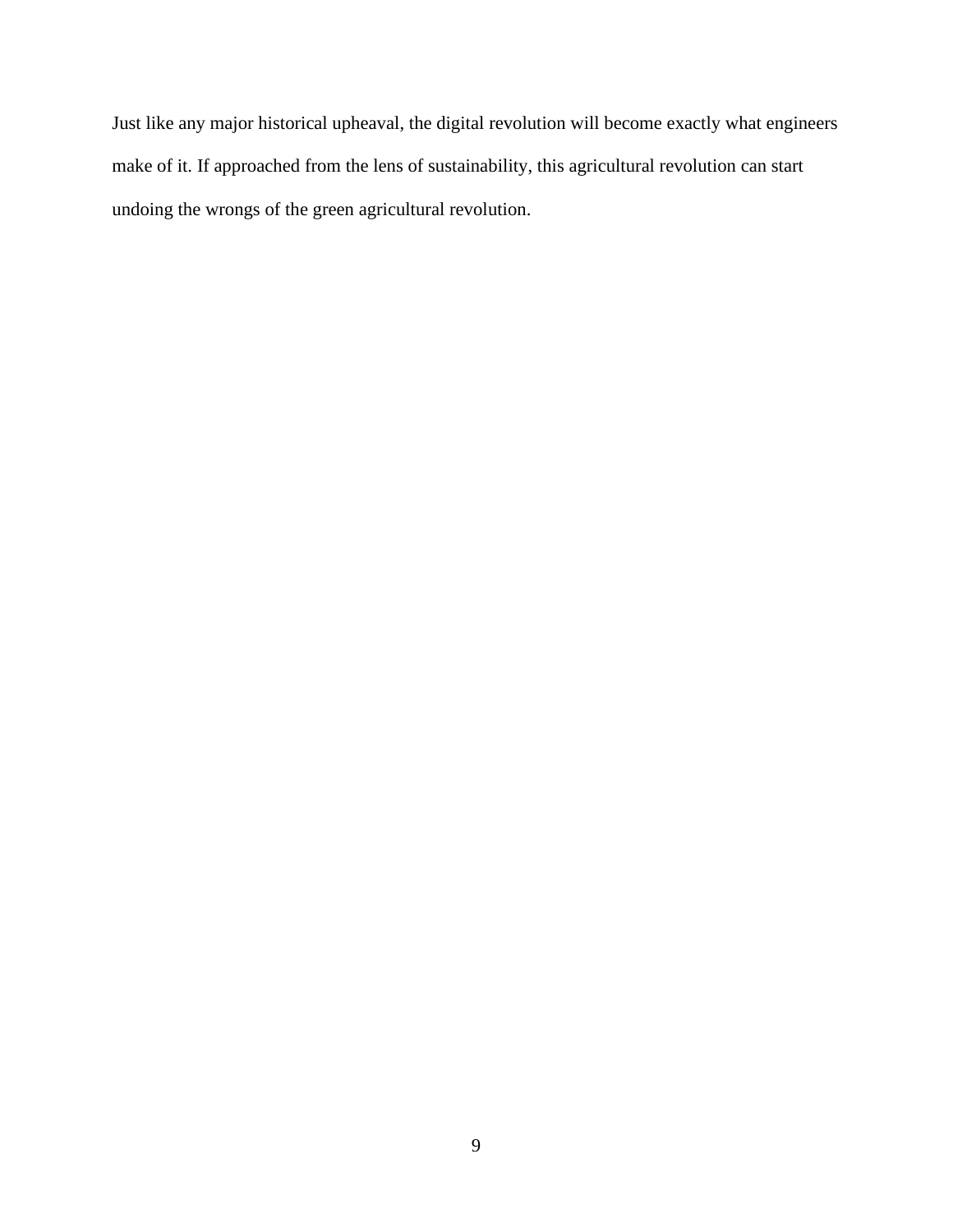#### **Resources**

- *Agriculture Iot Market*. Market Research Firm. (2021, May). Retrieved May 3, 2022, from https://www.marketsandmarkets.com/Market-Reports/iot-in-agriculture-market-199564903.html?gclid=Cj0KCQjwl7qSBhD-ARIsACvV1X0mrNJ7esWWETeW6is\_JsavT8FzB3V1UoTS6MSkcq2H3jlfDIPKwgaAiuiEALw\_wcB
- Begum, T. (2021, April 16). *Soil degradation: The problems and how to fix them*. Natural History Museum. Retrieved May 3, 2022, from https://www.nhm.ac.uk/discover/soildegradation.html

Hirel, B., Tétu, T., Lea, P. J., and Dubois, F. 2011. Improving nitrogen use efficiency in crops for sustainable agriculture. *Sustainability* 3:1452–85. doi: 10.3390/su3091452

- John, D. A., & Babu, G. R. (2001, January 1). *Lessons from the aftermaths of Green Revolution on food system and health*. Frontiers. Retrieved May 3, 2022, from https://www.frontiersin.org/articles/10.3389/fsufs.2021.644559/full#:~:text=The%20green %20revolution%20led%20to,and%20pesticides%2C%20(5)%20improved
- Laphatphakkhanut, R., Puttrawutichai, S., Dechkrong, P., Preuksakarn, C., Wichaidist, B., Vongphet, J., & Suksaroj, C. (2021, August 18). IoT-based smart crop-field monitoring of rice cultivation system for irrigation control and its effect on water footprint mitigation. PADDY AND WATER ENVIRONMENT, 8.
- Lenox, K. (2021, April). *Nitrogen runoff leads to preventable health outcomes, experts say*. National Institute of Environmental Health Sciences. Retrieved May 8, 2022, from https://factor.niehs.nih.gov/2021/4/science-highlights/nitrogen/index.htm
- Lindwall, C. (2019, July 31). *Industrial Agricultural Pollution 101*. NRDC. Retrieved May 8, 2022, from https://www.nrdc.org/stories/industrial-agricultural-pollution-101
- Gundersen, C. (2022, February 27). *The R&D cost of climate mitigation in agriculture*. Retrieved May 3, 2022, from https://onlinelibrary.wiley.com/doi/full/10.1002/aepp.13245
- Ranganathan, J., Waite, R., Searchinger, T., & Hanson, C. (2018, December 5). *How to sustainably feed 10 billion people by 2050, in 21 charts*. World Resources Institute. Retrieved May 3, 2022, from https://www.wri.org/insights/how-sustainably-feed-10 billion-people-2050-21-charts
- ScienceDaily. (2015, September 15). *World loses trillions of dollars worth of nature's benefits each year due to land degradation*. ScienceDaily. Retrieved May 3, 2022, from https://www.sciencedaily.com/releases/2015/09/150915090404.htm#:~:text=Some%2052 %25%20of%20world%20agricultural,severely%20degraded%2C%20the%20report%20say s.